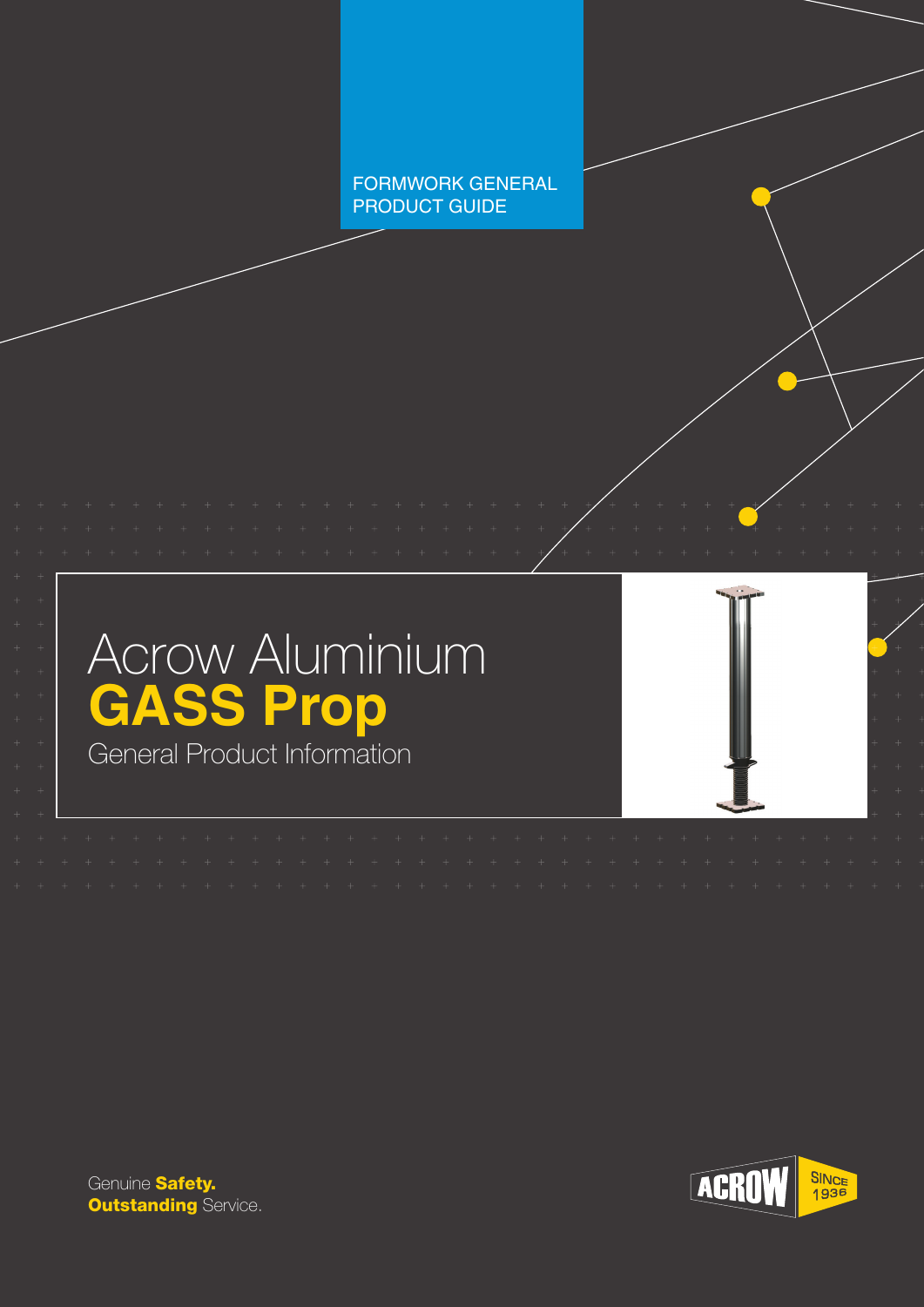The Aluminium GASS Prop is a versatile aluminium prop that is easy to erect in two simple steps and is able to be handled by a single person ensuring a reliable and economical formwork system.

The Acrow Aluminium GASS Prop is manufactured using high strength aluminium with leg loads up to 130kN unbraced which permits versatility across multiple uses including falsework support and backpropping.

#### **Important**

The safe use and application of the Acrow Aluminium GASS Prop system must be in accordance with Australian Standard AS 3610 Formwork for Concrete, Occupational Health and Safety Regulations, approved industry codes of practice and relevant regulatory authority requirements.

Any illustrations in the assembly configurations are minimum guidelines only.

The combined use of the Acrow Aluminium GASS Prop system with equipment from other suppliers may entail performance problems and therefore requires a design check and/or verification by AF&S Engineering Department.

Acrow can provide appropriate safe work method statement for assembly and dismantling of the Acrow Aluminium GASS Prop system to suit the specific design and project. Contact Acrow for such information.

#### **Safety Warning**

This warning is to draw the users attention to possible musculoskeletal disorder as a result of manual handling during assembly and dismantling of Acrow Aluminium GASS Prop components. It is recommended that users of the Acrow Aluminium GASS Prop system employ and implement appropriate procedures and control measures to eliminate or control any risk of Musculoskeletal disorder/ injury while manually handling Acrow Aluminium GASS Prop components. Refer to Code of Practice on manual handling published by local Workcover Authority or other approved and recognised guidelines for correct and appropriate manual handling procedures.

#### **Product Features**

Acrow Aluminium GASS Prop Aluminium Shoring System is a lightweight shoring system that provides a fast, efficient and versatile falsework structure with the benefit of providing load capacity up to 130kN. The primary product attributes of Acrow Aluminium GASS Prop are:

- Provision of load capacity up to 130kN
- Light weight and easy to erect

In addition the high strength light weight Acrow Aluminium GASS Prop system is easy to erect and dismantle leading to significant labour savings on site.



**2**

- 1 Photographs/illustrations shown within this brochure are intended as expressing the diversity and possible applications of the product and as such must not be used as assembly instructions.
- 2 In line with Acrow Formwork & Scaffolding Pty Ltd's commitment to continuous product development and improvement, the information contained in this brochure may be changed without notice.
- 3 Every effort has been made to give appropriate guidelines for the use of this product, however, Acrow Formwork & Scaffolding Pty Ltd accepts no responsibility for any loss or damage suffered by any person acting or refraining from action as a result of this information.

Should the users require any further information or guidance, they are encouraged to contact their local Acrow Formwork & Scaffolding Pty Ltd outlet.

GASS is SGB Harsco product distributed by Acrow Formwork & Scaffolding under Acrow Aluminium GASS Prop.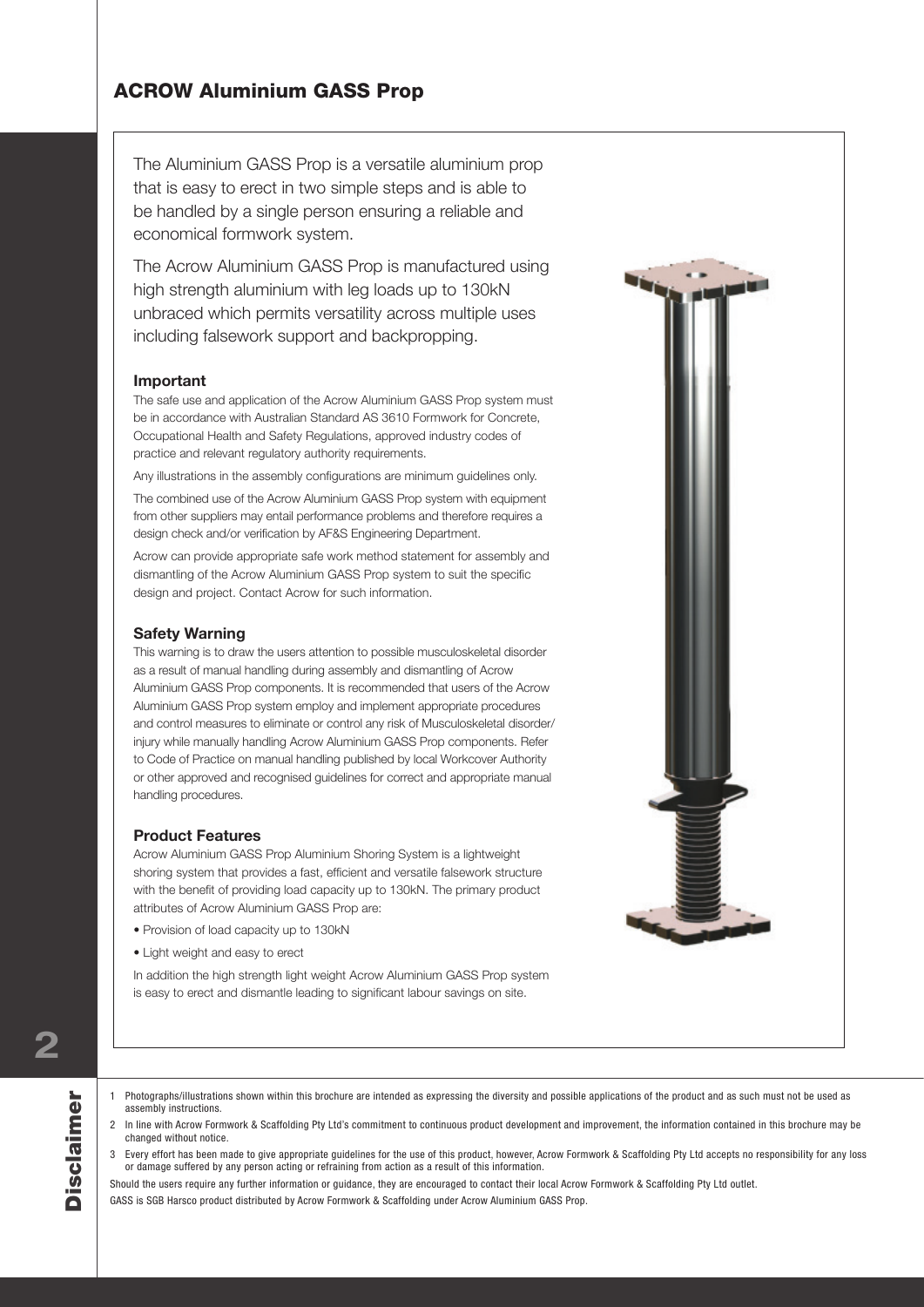### General Product Information

| <b>Product</b>                                                                                                                     | <b>Description</b>                                                                                                                                                                                                                                                                                                                                                                                                                       | Code No.                                                 | Mass kg (nom.)                         |
|------------------------------------------------------------------------------------------------------------------------------------|------------------------------------------------------------------------------------------------------------------------------------------------------------------------------------------------------------------------------------------------------------------------------------------------------------------------------------------------------------------------------------------------------------------------------------------|----------------------------------------------------------|----------------------------------------|
| 200mm<br>L<br>Safety<br>Latch<br>7.5mm<br>Ø126mm<br>Ø120mm                                                                         | <b>Acrow Aluminium GASS Prop Outer Legs</b><br>The Outer Leg extrusion has eight slots<br>which allows attachment of Bracing Frames<br>in multiple directions. The end plates<br>have interlocking features that eliminates<br>eccentricity. The spring loaded latch at the<br>bottom of the Outer Leg provides means of<br>securing the Inner leg to Outer.<br>Outer Leg 4670<br>Outer Leg 3580<br>Outer Leg 2490<br>Outer Leg 1400     | GHOUT467<br>GHOUT358<br>GHOUT249<br>GHOUT140             | 22.1<br>17.4<br>12.7<br>8.0            |
| Section AA<br>C dh<br>Section 'AA<br>200mm<br>$200$ mm<br>$\mathbb{I}$ 20mm<br>$\n  mm \frac{1}{1}$<br>Outer Leg Head plate Detail | <b>Acrow Aluminium GASS Prop Extension</b><br>Legs<br>Extension Legs allow to extent the height of the<br>legs. Where used the serration's on the edges<br>of the end plates must match each other.<br>Extension Leg 4670<br>Extension Leg 3580<br>Extension Leg 2490<br>Extension Leg 1400<br>Extension Leg 500<br>For joining Outer Legs and<br>Extension Legs, the<br>serration patterns on end<br>plates must mate and<br>interlock. | GHEXT467<br>GHEXT358<br>GHEXT249<br>GHEXT140<br>GHEXT050 | 23.6<br>18.9<br>14.2<br>$9.5\,$<br>5.6 |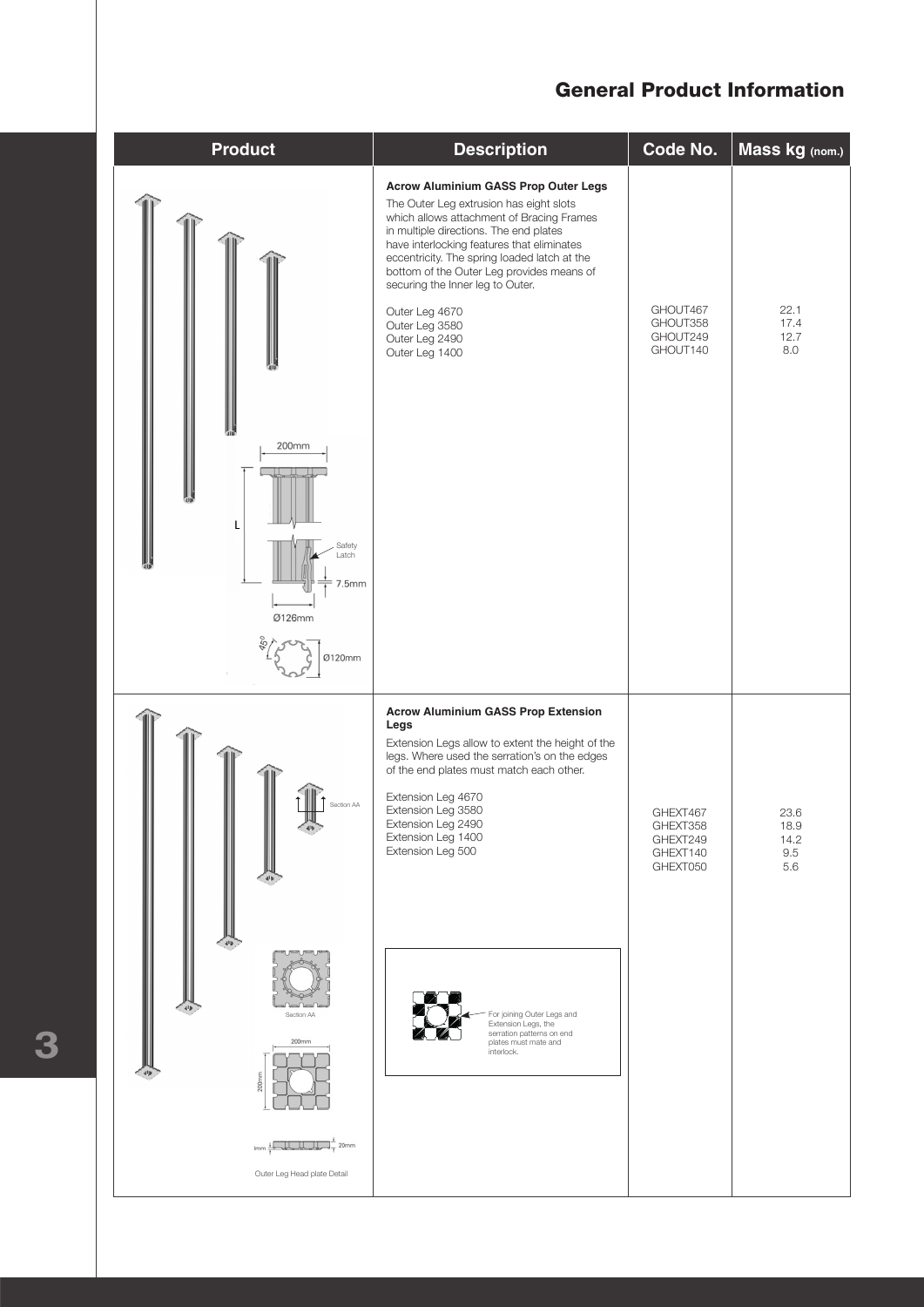# ACROW Aluminium GASS Prop

| <b>Product</b> | <b>Description</b>                                                                                                                                                                                                                                                                                                                                                                                                                                                                                              | Code No.                                                                                                                                                                                                      | Mass kg (nom.)                                                                                                                                                                                                |  |  |  |  |  |
|----------------|-----------------------------------------------------------------------------------------------------------------------------------------------------------------------------------------------------------------------------------------------------------------------------------------------------------------------------------------------------------------------------------------------------------------------------------------------------------------------------------------------------------------|---------------------------------------------------------------------------------------------------------------------------------------------------------------------------------------------------------------|---------------------------------------------------------------------------------------------------------------------------------------------------------------------------------------------------------------|--|--|--|--|--|
| 60mm<br>200mm  | <b>Acrow Aluminium GASS Prop Inner Legs</b><br>(Adjustable Jacks)<br>Provide adjustment for Outer Leg up to<br>1314mm. The stem has a removable nut<br>restraint screw to prevent over extension and<br>ensure minimum engagement into the Outer<br>Leg.<br>Inner leg 1680<br>Inner leg 780                                                                                                                                                                                                                     | GHINL168<br>GHINL078                                                                                                                                                                                          | 10.2<br>5.5                                                                                                                                                                                                   |  |  |  |  |  |
|                | <b>Acrow Aluminium GASS Prop Rocking</b><br><b>Head / Base Plate</b><br>Caters for slopes of up to 15°.<br>Rocking Head / Base Plate MKI<br>Rocking Head / Base Plate MKII<br>4-M12x65 Gr. 8.8 bolts and<br>nuts with washers                                                                                                                                                                                                                                                                                   | <b>GHRHBP</b><br>GHRHBP2                                                                                                                                                                                      | 8.3<br>8.8                                                                                                                                                                                                    |  |  |  |  |  |
|                | <b>Acrow Aluminium GASS Prop T225</b><br><b>Aluminium Beam</b><br>Used mostly as a primary beam.<br>T225 Al Beam 1500<br>T225 Al Beam 1600<br>T225 Al Beam 1800<br>T225 Al Beam 2000<br>T225 Al Beam 2100<br>T225 Al Beam 2400<br>T225 Al Beam 2700<br>T225 Al Beam 3000<br>T225 Al Beam 3200<br>T225 Al Beam 3600<br>T225 Al Beam 3700<br>T225 Al Beam 4200<br>T225 Al Beam 4600<br>T225 Al Beam 4800<br>T225 Al Beam 5000<br>T225 Al Beam 5200<br>T225 Al Beam 5400<br>T225 Al Beam 6000<br>T225 Al Beam 6400 | GHSAB15<br>GHSAB16<br>GHSAB18<br>GHSAB20<br>GHSAB21<br>GHSAB24<br>GHSAB27<br>GHSAB30<br>GHSAB32<br>GHSAB36<br>GHSAB37<br>GHSAB42<br>GHSAB46<br>GHSAB48<br>GHSAB50<br>GHSAB52<br>GHSAB54<br>GHSAB60<br>GHSAB64 | 8.9kg/m<br>8.9kg/m<br>8.9kg/m<br>8.9kg/m<br>8.9kg/m<br>8.9kg/m<br>8.9kg/m<br>8.9kg/m<br>8.9kg/m<br>8.9kg/m<br>8.9kg/m<br>8.9kg/m<br>8.9kg/m<br>8.9kg/m<br>8.9kg/m<br>8.9kg/m<br>8.9kg/m<br>8.9kg/m<br>8.9kg/m |  |  |  |  |  |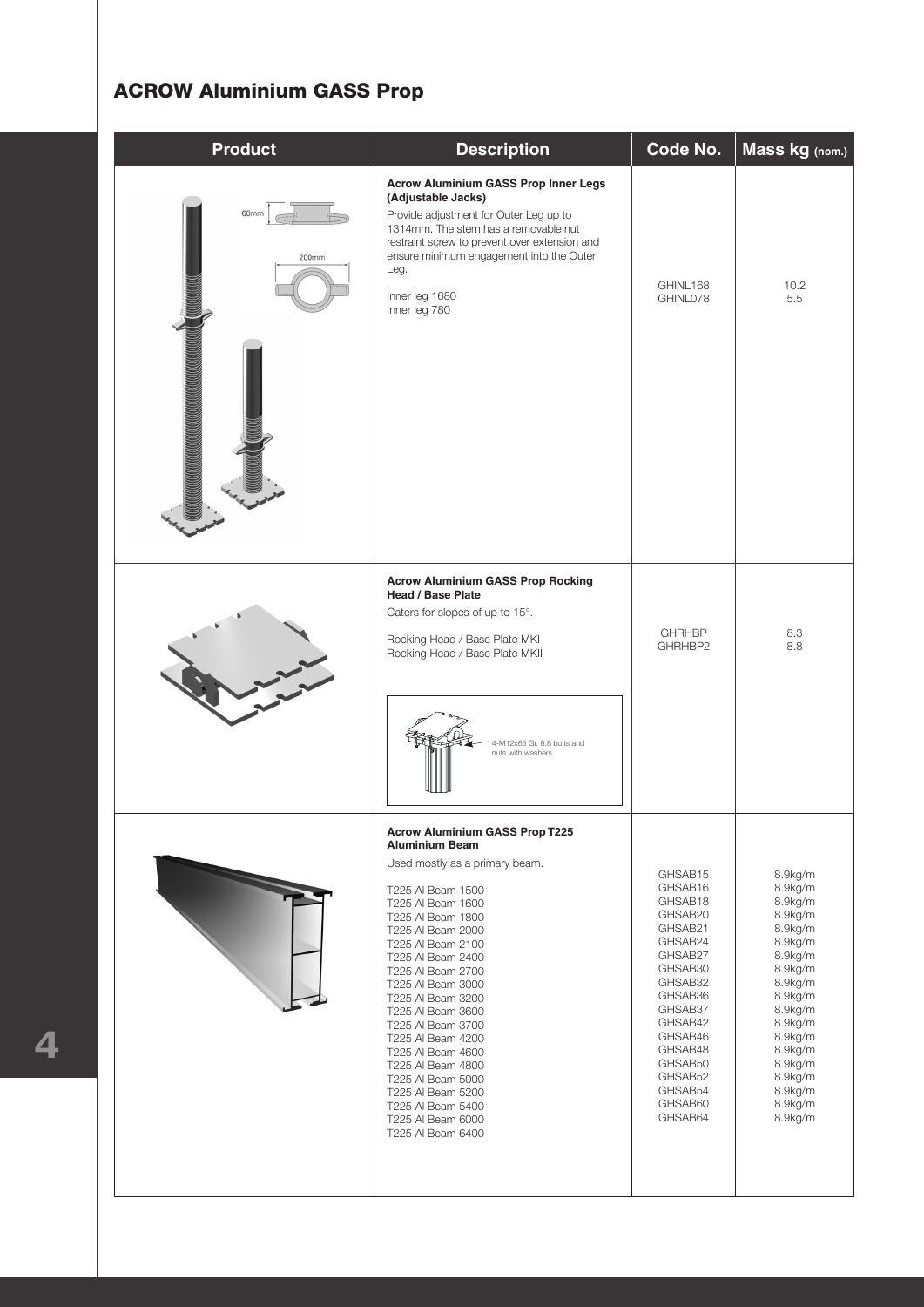### General Product Information

| <b>Product</b> | <b>Description</b>                                                                                                                                          | Code No. | Mass kg (nom.) |  |  |  |  |  |
|----------------|-------------------------------------------------------------------------------------------------------------------------------------------------------------|----------|----------------|--|--|--|--|--|
|                | <b>Acrow Aluminium GASS Prop Ring Bolt</b><br><b>Soldier Clamp</b><br>Used to connect Slim-Max Soldiers to legs.<br>Two Clamps are required per leg.        | GHHSB001 | $0.5\,$        |  |  |  |  |  |
|                | <b>Acrow Aluminium GASS Prop T-Bolt</b><br>Clamp (head to beam)<br>Used to connect Aluminium Beams to legs.<br>Two Clamps are required per leg.             | GHHBB001 | 0.4            |  |  |  |  |  |
|                | <b>Acrow Aluminium GASS Prop Ring Bolt</b><br>Clamp (head to head)<br>Used to connect legs end plates together. Four<br>Clamps are required per connection. | GHHRB001 | $0.3\,$        |  |  |  |  |  |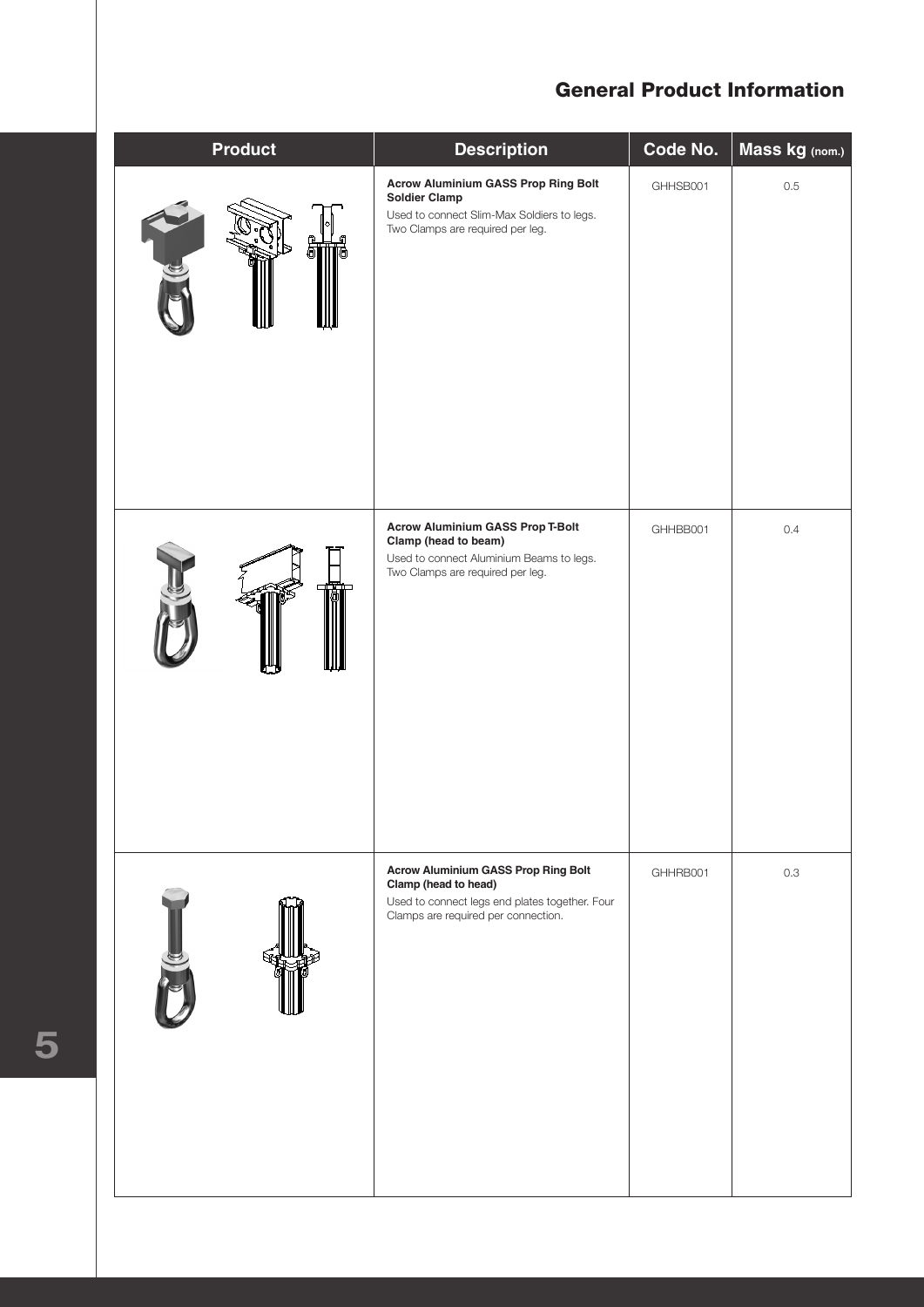

**11 6**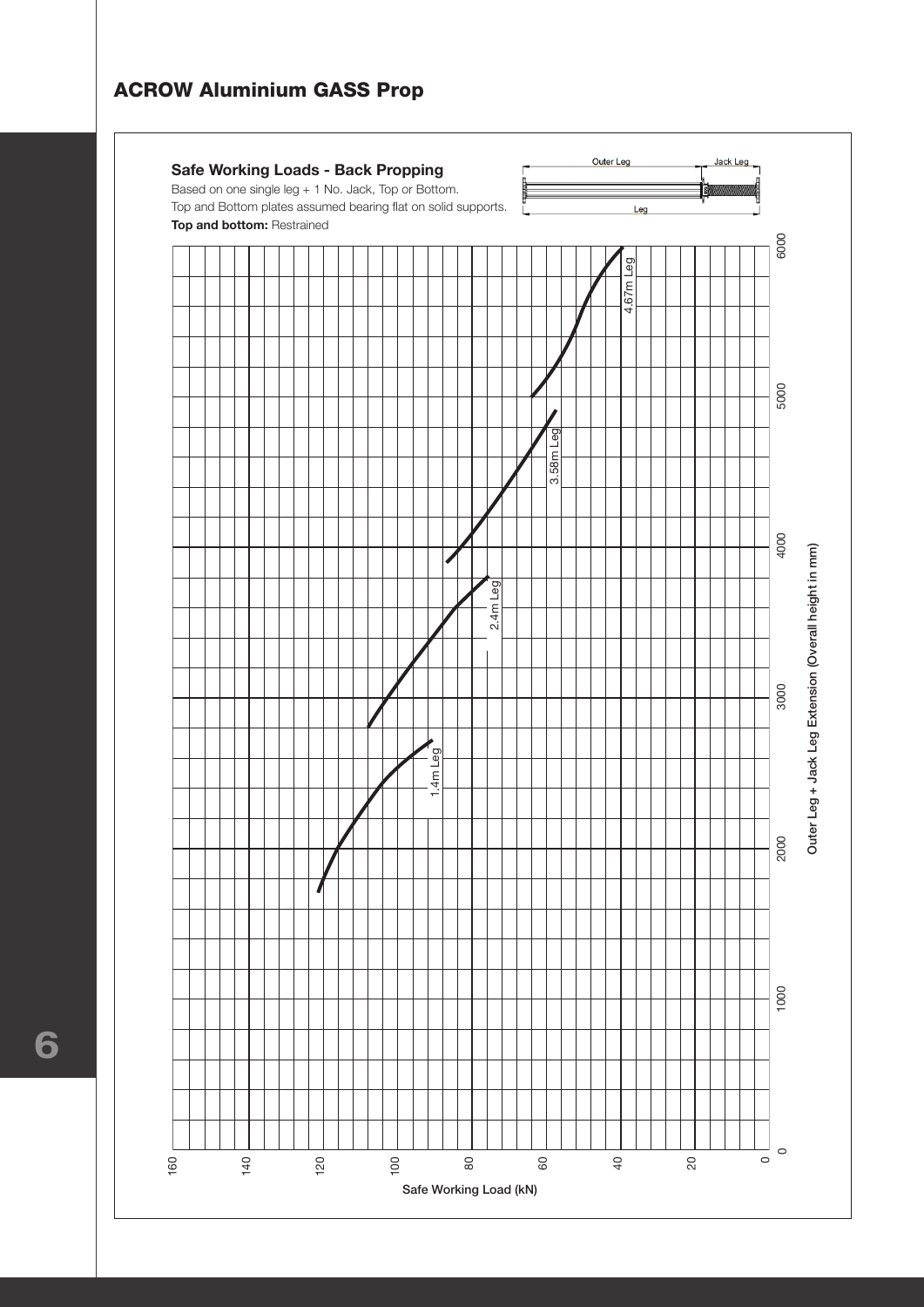### General Product Information



**7**